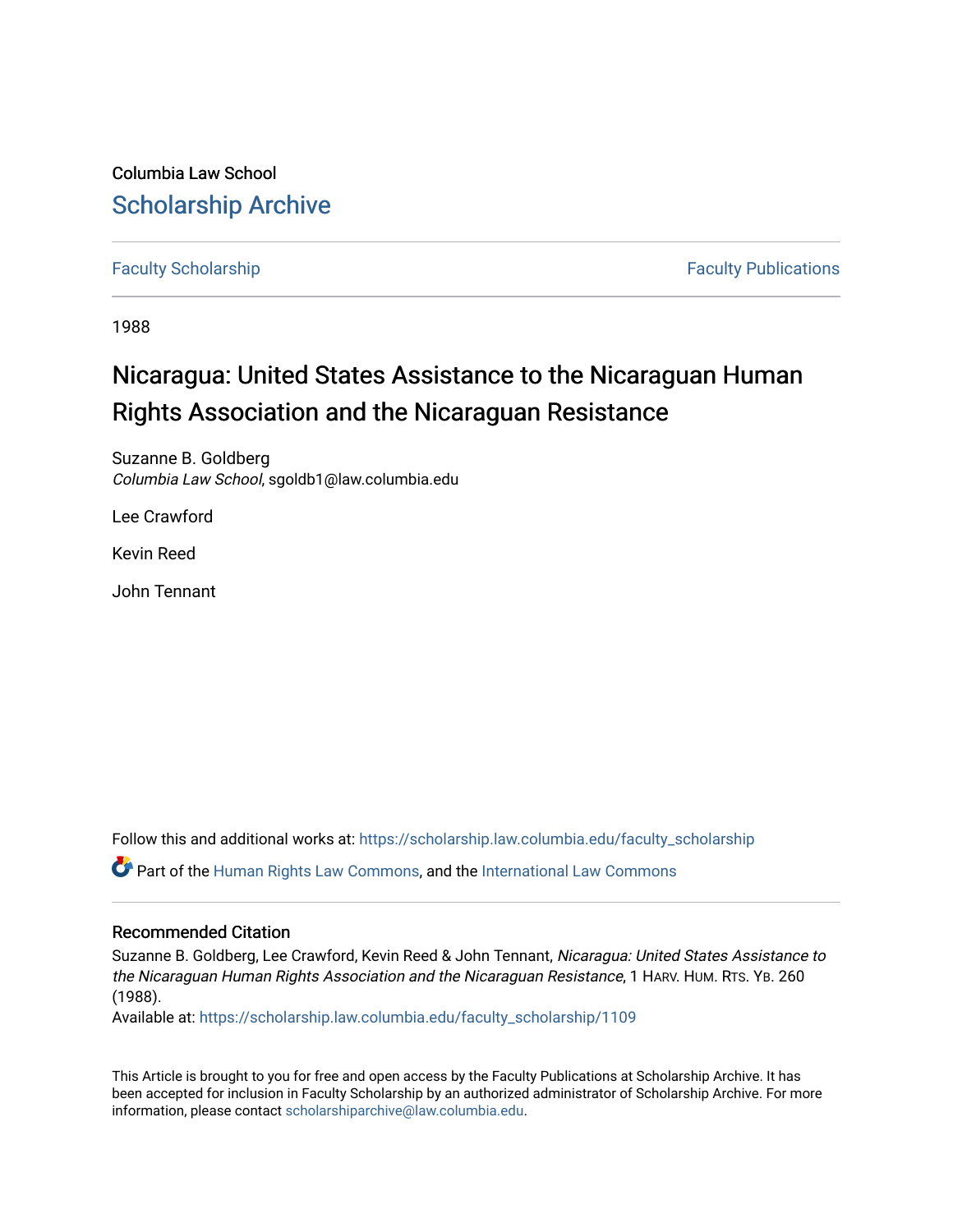## NICARAGUA: *United States Assistance to the Nicaraguan Human Rights Association and the Nicaraguan Resistance*

The question of providing aid to the Nicaraguan Resistance has been significant to United States human rights policy throughout the Reagan Administration. Although events have changed repeatedly during the winter of 1988, including a truce between the Nicaraguan Government and the Resistance and a Congressional decision not to provide military aid to the Resistance, the underlying policy issues remain constant. The *Harvard Human Rights Yearbook* presents two notes, *infra,* discussing the Military Construction Appropriations Act of 1987, which granted \$100 million in aid to the Nicaraguan Resistance. The first note discusses the Nicaraguan Human Rights Association *(Asociacidn Nicaraguense Pro-Derechos Humanos* "ANPDH"), a human rights organization sponsored and funded by the United States. The second note discusses the content, legislative history and human rights concerns of the 1987 Appropriations Act.

I.

A notable result of the 1987 Military Construction Appropriations Act's grant of aid to the Nicaraguan Resistance is the creation of a new United States-sponsored human rights organization, the Nicaraguan Human Rights Association *(Asociaci6n Nicaraguense Pro-Derechos Humanos:* "ANPDH"). Funded by \$2.5 million of the \$3 million earmarked in section 208 of the Act "for strengthening programs and activities of the Nicaraguan Democratic Resistance for the observance and advancement of human rights,"' the group began work in October 1986 independent of other local and international human rights monitoring organizations. Its primary objectives, as developed by the United States Department of State, are the prevention and investigation of human rights abuses by the Nicaraguan Resistance as well as gathering information on Sandinista abuses.2 Its goal generally is "the defense of human rights under international law, within the context

<sup>1.</sup> Military Appropriations Construction Act **of 1987, PUB. L.** No. **99-591** § **208, 100 Stat.** 3341 (1986) [hereinafter Military Construction Act]; *see also* NICARAGUAN *HUMAN* **RIGHTS** ASSOCIATION **(ANPDH), SECOND SIX-MONTH REPORT ON HUMAN RIGHTS** PRACTICES **BY THE** NICARAGUAN RESISTANCE 31 (1988) (explaining the ANPDH's funding) [hereinafter **SECOND** REPORT].

<sup>2.</sup> **U.S. DEPARTMENT OF STATE, COUNTRY REPORTS ON HUMAN RIGHTS** PRACTICES **FOR 1986,** at 584 **(1987)** (hereinafter **1986 COUNTRY REPORTS].** The **ANPDH** is also responsible for a "comprehensive human rights instruction program for resistance combatants." *Id.* In addition, the State Department report states that the **ANPDH** staff has visited prisoners of the Democratic National Front **("FDN")** and are "actively seeking an international organization **to** assist in returning them to Nicaragua or to other nations willing to accept them." *Id Country Reports* refers to the **ANPDH** as the Nicaraguan Association for Human Rights ("NAHR")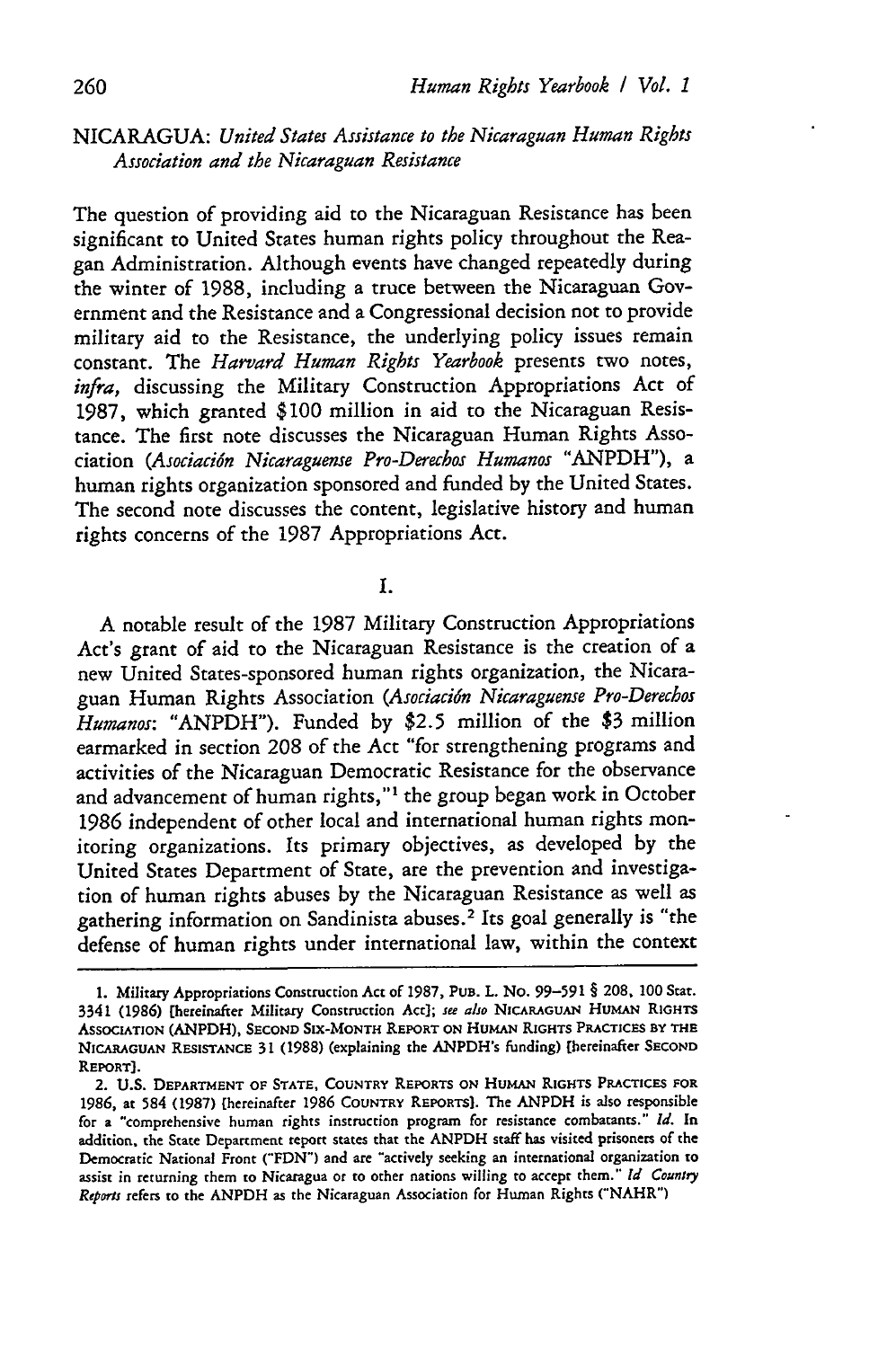of the continuing conflict between the Sandinista government of Nicaragua and the Nicaraguan Resistance."<sup>3</sup> Incorporated in Costa Rica, the ANPDH has offices in Honduras and a representative in Washington, D.C. Its trained observers follow the resistance forces with varying degrees of success on the Atlantic, Southern and Northern fronts of Nicaragua.

The development of the ANPDH reflects the increased concern of United States legislators over funding the Nicaraguan armed resistance in light of human rights abuses reported by American journalists and national and international monitoring organizations. 4 President Reagan's **1986** request for Contra aid highlighted the \$3 million specified for human rights funding as reflecting the "determination that human rights must be respected." The President optimistically predicted "significant positive results" from human rights training and assistance.<sup>5</sup> However, Elliot Abrams, Assistant Secretary of State for Inter-American Affairs, acknowledged congressional concerns about Contra human rights abuses when discussing the human rights funding: "There is no question that there have been human rights violations by the resistance forces. It is a guerrilla army, and that is a difficult situation in which to discipline troops."<sup>6</sup>

The ANPDH's predecessor, the United Nicaraguan Opposition's Human Rights Commission ("UNO/CDH"), was also created to investigate charges of human rights abuses by the resistance forces. During operations from December 1985 to July **1986,** the UNO/ CDH's objective, as designated by the State Department and the President, was to defend and promote human rights, particularly in situations of armed conflict.<sup>7</sup> During its existence, the Costa Ricabased organization spent \$175,000 of United States funds and rec-

<sup>3.</sup> NICARAGUAN HUMAN **RIGHTS** ASSOCIATION **(ANPDH), SIX-MONTH** REPORT **ON** HUMAN **RIGHTS IN THE** NICARAGUAN RESISTANCE 3 (July **1987)** [hereinafter FIRST **REPORT].**

*<sup>4.</sup> See generally* AMERICAS **WATCH, HUMAN** RIGHTS **IN NICARAGUA 1986 (1987)** [hereinafter AMEICAs WATCH **1986];** *AMNESTY* **INTERNATIONAL, REPORT** 1986 (1987) **[hereinafter Am-NESTY** 1986]; LAWYERS **COMMITTEE FOR** HUMAN RIGHTS, **HUMAN** RIGHTS IN **NICARAGUA:** 1987 (1987) [hereinafter **LAYER COMM.** 1987].

*<sup>5.</sup> See Assistance for Nicaraguan Democratic Resistance: Hearings before a Subcomm. of the House Comm. on Appropriations,* 99th Cong., 2nd Seas. at 288 (1986) (press release of President Reagan).

*<sup>6.</sup> U.S. Policy Toward Nicaragua: Aid to Nicaraguan Resistance Proposal: Hearings before the Senate Comm. on Foreign Relations,* **99th** Cong., 2nd Sess. (1986) (statement of Elliot Abrams, Assistant Secretary of State for Inter-American Affairs). Even with the allocation of human rights funding, the Contra aid bill barely passed the Senate Appropriations Committee in August **1986, by** a 15-14 vote. N.Y. Times, Aug. **6, 1986,** at A4, col. 4.

**<sup>7.</sup>** Directed **by** Arturo Cruz, one of the UNO's principal leaders at that time, with assistance from Ismael Reyes, the former head of the Nicaraguan Red Cross, the UNO/CDH's tasks included training UNO forces in a code of conduct, investigating and monitoring punishment of derelictions and monitoring and exposition of Sandinista human rights violations. *See Assistance for Nicaraguan Democratic Resistance. Hearings before a Subcomm. of the House Comm.* **on** *Appropriations,* **99th** Cong. 2nd Sess. 323 (1986).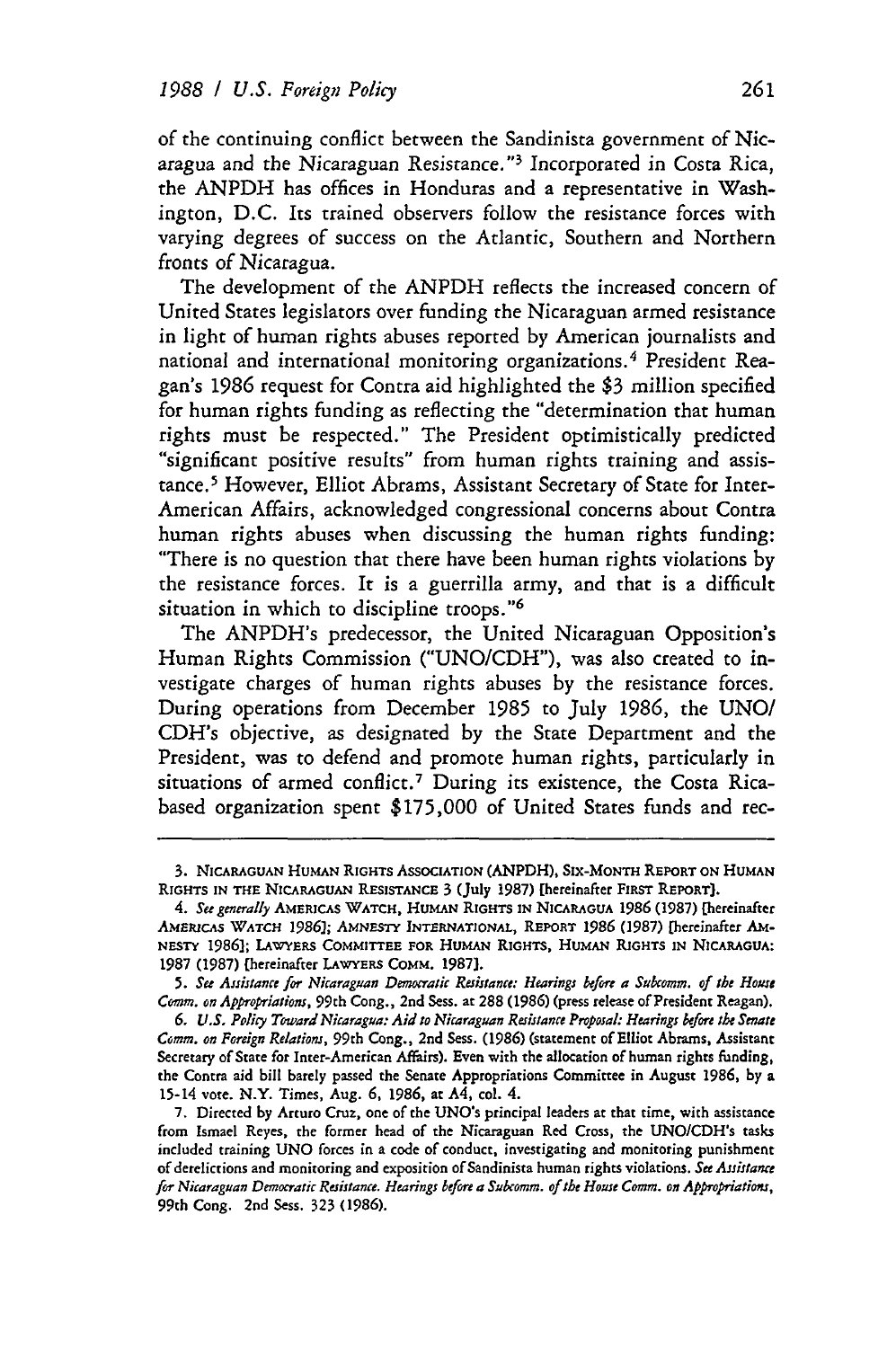ommended twenty-one prosecutions. Only one of the nineteen cases resulting in convictions reported in the **1985** State Department *Country Reports* involved violence against Nicaraguan civilians. The remainder concerned either common crimes or abuses against other Contras. <sup>8</sup>

The same obstacles that blocked access **by** the **UNO/CDH** to key individuals and information regarding human rights in Nicaragua also hamper the **ANPDH.** In reporting on the office's closure, the State Department indicated that the **UNO/CDH** was unable to gain access to evidence, witnesses and sites of alleged abuses, and therefore failed to establish an objective basis for confirming or rebutting the charges disseminated **by** the Nicaraguan government. 9 Although the **ANPDH** initially reported that the armed resistance was receptive to its inquiries and programs, 10 it later faced the same tensions with Contra commanders as did the **UNO/CDH. <sup>11</sup>**The trend toward conflict has reyersed somewhat with structured talks between the **ANPDH** and resistance leaders and organizational changes in the military prosecutor's office, but the underlying problems of securing witnesses and access to sites remain.<sup>12</sup>

Unlike the **UNO/CDH,** the **ANPDH** is meant to be separate and independent from the political and military components of the Resistance.<sup>13</sup> ANPDH's director, Marta Patricia Baltodano, formerly di-

12. SEcoND REPORT, *supra* note **1,** at **3, 5-6.**

13. The House Report on Nicaragua, pursuant to Sections 211(e) and 214 of the Military Construction Act of **1987,** *supra* note **1,** details the status of negotiations between the Nicaraguan democratic resistance and the Nicaraguan government and evaluates the human rights situation there. The House Report identifies the efforts of the ANPDH (referred to there as the NAHR), noting that the organization is non-profit and "separate and independent from any of the resistance's political or military components." HOUSE REPORT, *supra* note **11.** at **9.** The Americas Watch report *Human Right in Nicaragua 1986* indicates a conflict of views on the distinct nature of the ANPDH. Contrary to ANPDH leaders' assertions of their independence from UNO, a State Department official in comments to Americas Watch in September **1986** "took it as a given that the new office would be established precisely as a successor to UNO/CDH." AMERICAS WATCH **1986,** *supra* note 4, at **51.**

**<sup>8.</sup>** *See* AMERIcAS WATCH **1986,** *supra* note 4, at **50.** According to Americas Watch, its "flawed performance made UNO/CDH something of an embarrassment." *Id.* at 146.

*<sup>9.</sup> See* **1986** *COUNTRY* REPORTS, *supra* note 2, at 584.

**<sup>10.</sup>** *Id.*

*li. See* N.Y. Times, June 2, 1987, at A16, col. 1. The article reported that according to senior rebel officials and diplomats, Contra military commanders had blocked human rights monitors from *visiting* prisoners *in* rebel *jails. Id. Just* one month earlier, Assistant *Secretary* Abrams asserted that the ANPDH and other efforts "have made clear beyond doubt the democratic commitment of the Nicaraguan resistance." Abrams, *Development of U.S. -Nicaragua Policy,* DEP'T ST. BULL., May 1987, at 78. A March 1987 House Report on Nicaragua explained that with regard to human rights, the Nicaraguan resistance continues to be "tarred with a poor image, arising in part from Sandinista efforts to discredit it falsely." The report goes on to state that the resistance has demonstrated its willingness to assist NAHR investigations. J.E. Fox, FURTHER ASSISTANCE TO NICARAGUAN DEMoCRATIC **RESISTANCE,** H.R. Doc. No. 100, 100th Cong., Ist Sess. 8 (1987) [hereinafter HOUSE REPORT].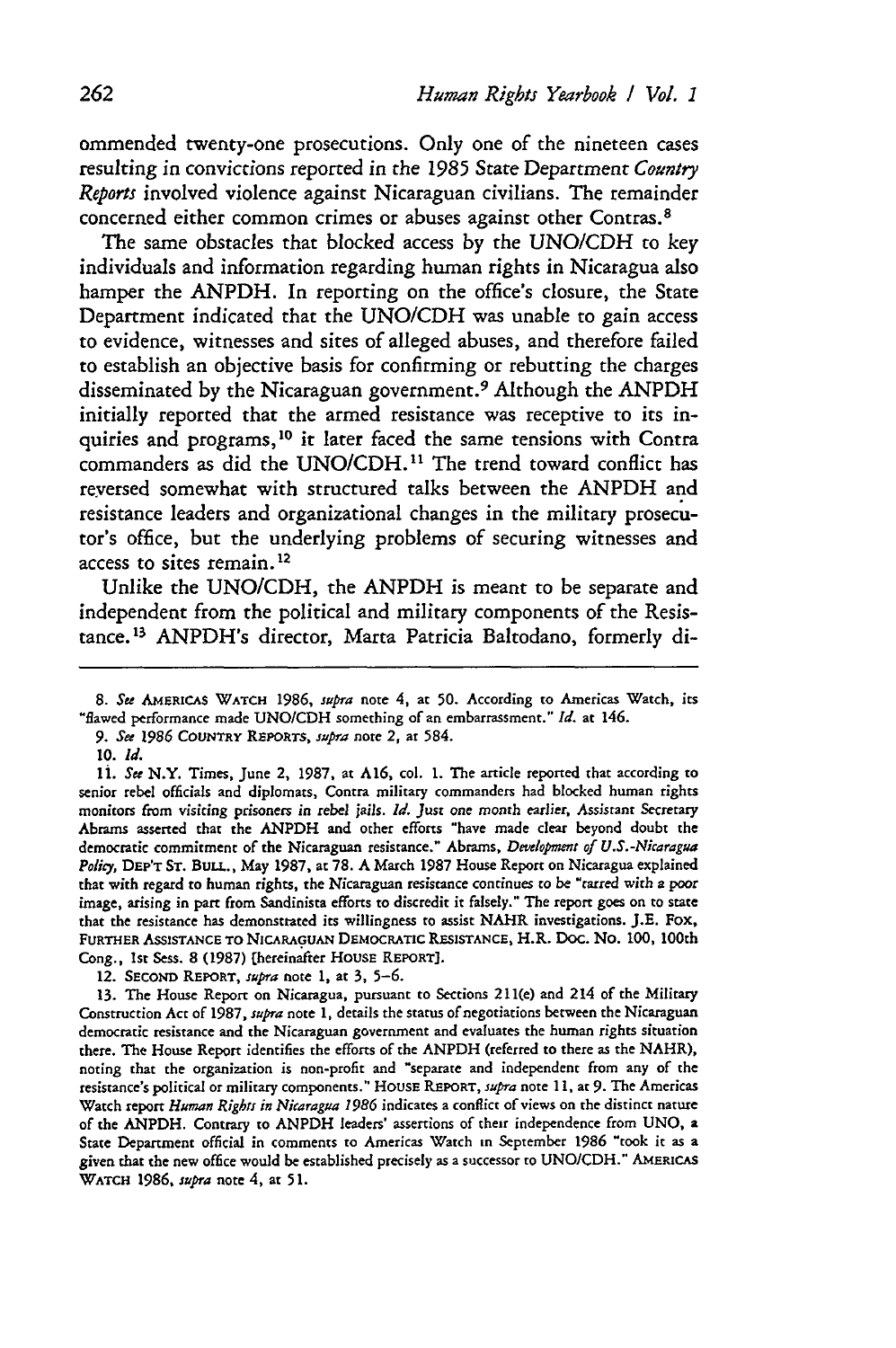rected the Nicaraguan Permanent Commission on Human Rights ("CPDH"). 1 4 Two staff members, however, were with UNO/CDH. **<sup>15</sup>**

The ANPDH functions primarily to provide human rights training, investigate abuses and serve as a liaison with international organizations. Since its creation, it has issued two *Six-Month Reports* discussing the group's findings in many areas: training programs, methodology, the association's limitations, individual case investigations, the resistance code of conduct, military prosecution in the Resistance, treatment of prisoners and allegations of Sandinista human rights violations. 16 Conclusions to the reports recognize both significant achievements in human rights training efforts and disappointment with the slow progress to establish an effective military prosecuting mechanism. The second report recognizes that "the Association's goals are still beyond the steps that (it has] been able to achieve." More positively, it notes that "corrective structures have begun to impede a pattern of mistreatment and abuse."<sup>17</sup>

The ANPDH highlights training as a major accomplishment, yet concludes that lack of training and proper military discipline is the root of many of the Resistance's human rights problems. As of January 1988, the Association had trained more than **1,875** individuals, about ten percent of the force, in over thirty-three courses and seminars for commanders, troops and observers. Trainees are instructed in registering allegations, conducting investigations and motivating their companions to respect human rights. **' <sup>8</sup>**Courses focus on the protection of the civilian population, treatment of wounded, protection of the Red Cross and its units, prohibitions against torture, limiting indiscriminate use of weapons and eliminating the forceful recruitment of civilians.<sup>19</sup> The observers, who are encouraged to teach human rights

**15. FIRST** REPORT, *supra* note **3,** at 4.

**FIRST** REPORT, *supra* note 3, at 28.

**19** *Id.,* **FIRST REPORT.** *supra* note **3,** at 4. **All** observer/activists and combatants are given material including the *"Combatant'i Manual, Ru/es Concerning the Treatment of the Civilian Popu-*

<sup>14.</sup> **The** Nicaraguan Permanent Commission on Human Rights (CPDH"), founded in **1977,** is a non-governmental organization not affiliated with any political party or religious group. **It** collects and disseminates data on human rights abuses filed in formal complaints at its office and has disseminated reports of its findings. **U.S DEPARTMENT OF STATE, HUMAN RIGHTS IN NICARAGUA UNDER THE SANDINISTAS** 3, 5 (Dec. 1986).

**<sup>16.</sup>** *Id.* at **6.**

**<sup>17.</sup> SECOND REPORT,** *supra* note 1, at 29-30. The FIRST **REPORT** states that: [M]any of the Nicaraguan Resistance's human rights problems stem from a singular lack of training and proper military discipline. Although it is too early to tell, the Association believes there is already an indication that human rights violations on the part of the Nicaraguan Resistance may be on the decline. But if that is true, it can only continue as long as the Nicaraguan Resistance takes serious steps to establish a more effective military prosecuting mechanism. So far, progress has been slow.

<sup>18.</sup> **SECOND REPORT,** *supra* note 1, at 4.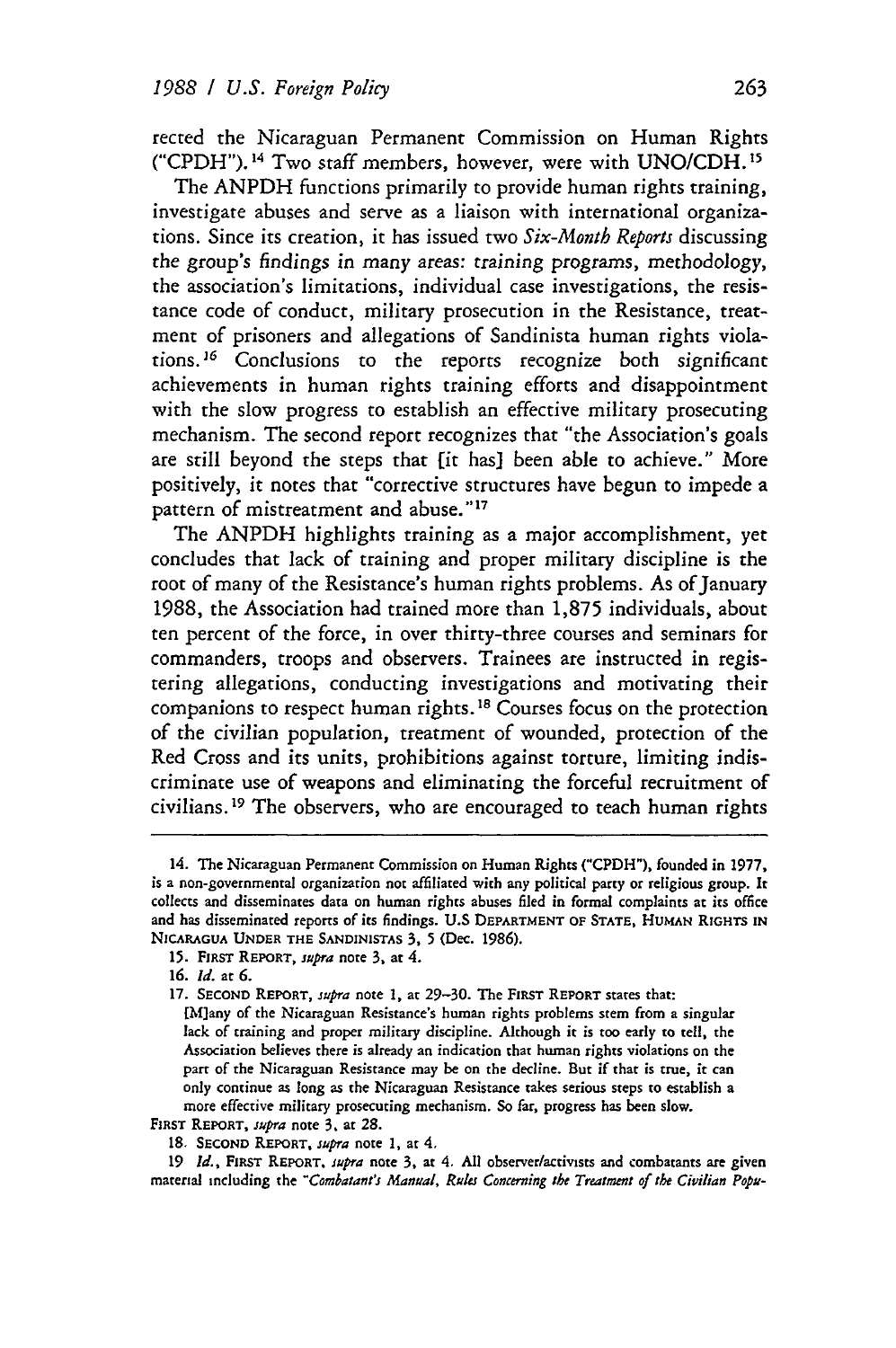in their daily contact with combatants, receive intensive refresher courses "so they can continue to integrate the responsibilities of combat with those of being members of a human rights working group."20

The Code of Conduct, with which resistance fighters and observers are trained, has undergone substantial revisions since the Nicaraguan Democratic Force ("FDN") first published the *Blue & White Book,* the first version of the military code of conduct, in 1982. In December 1987, the resistance directorate officially promulgated a new, more simply written code, following a conference with participation from several **FDN** commanders, including General Commander Enrique Bermudez. <sup>21</sup>

Both reports recognize basic limitations which persist in the Association's training and investigatory efforts. First, the Sandinista government's refusal to grant permission to conduct investigations inside Nicaragua hampers ANPDH fact-finding efforts by limiting access to witnesses and sites of abuses.<sup>22</sup> Second, relatively low education levels of combatants make the training process more difficult and less effective. Although "most of the combatants express strong support for human rights concepts, they need recurrent instruction to convert such feelings into useful habit patterns that will serve them in combat," according to the first report.<sup>23</sup> Third, lack of cooperation by resistance commanders interferes with the ANPDH's work. The initial cooperation between the **FDN** and the ANPDH wore thin within a few months, resulting in the temporary eviction of ANPDH staff from the Contras' northern front headquarters. 24 While the **ANPDH** returned to the front, frictions remain, stemming from regional commanders' fears that observers threaten their power and might also uncover evidence of pre-ANPDH abuses denied by the Resistance.<sup>25</sup>

- 20. SECOND **REPORT,** *supra* note **1,** at 4.
- 21. *Id.* at 25.
- 22. *Id.* at **5; FIRsT REPORT,** *rupra* note 3, at 5.
- *23. Id.* **at** 5.

24. *Id.* ANPDH staff was ordered to leave by the Contras' chief military commander Enrique Bermudez on May 14, **1986.** The commanders charged that the human rights monitors, who are mainly civilians, "interfered with the military chain of command" in investigating abuses, according to two senior rebel *officials* quoted in the *New York Time.* N.Y. Times, June 2, 1987, at **A16,** col. 2. *See also supra* note 11 and accompanying text.

**25.** The first *Report* states the Association's belief that part of the crisis stemmed from the ANPDH's decision to investigate violations which occurred several years ago. The Resistance also initially objected to the presence of civilian observers, *claiming* the observers interfered with combat operations. However, the *Report* also notes that the Nicaraguan Resistance "is probably the only revolutionary movement that allows human rights monitors within its ranks-

*lation,* the military *Code of Conduct,* and a summary of the Geneva Conventions and applicable protocols." **SECOND REPORT,** *supra* note **3,** at 4. The first report notes that a radio version of the combatant's manual was prepared for broadcast from rebel stations. That report highlights the ANPDH's "special attention" to training ethnic groups, including Miskitos and Creoles, represented in the resistance, FIRST REPORT, *supra* note 3, at 4.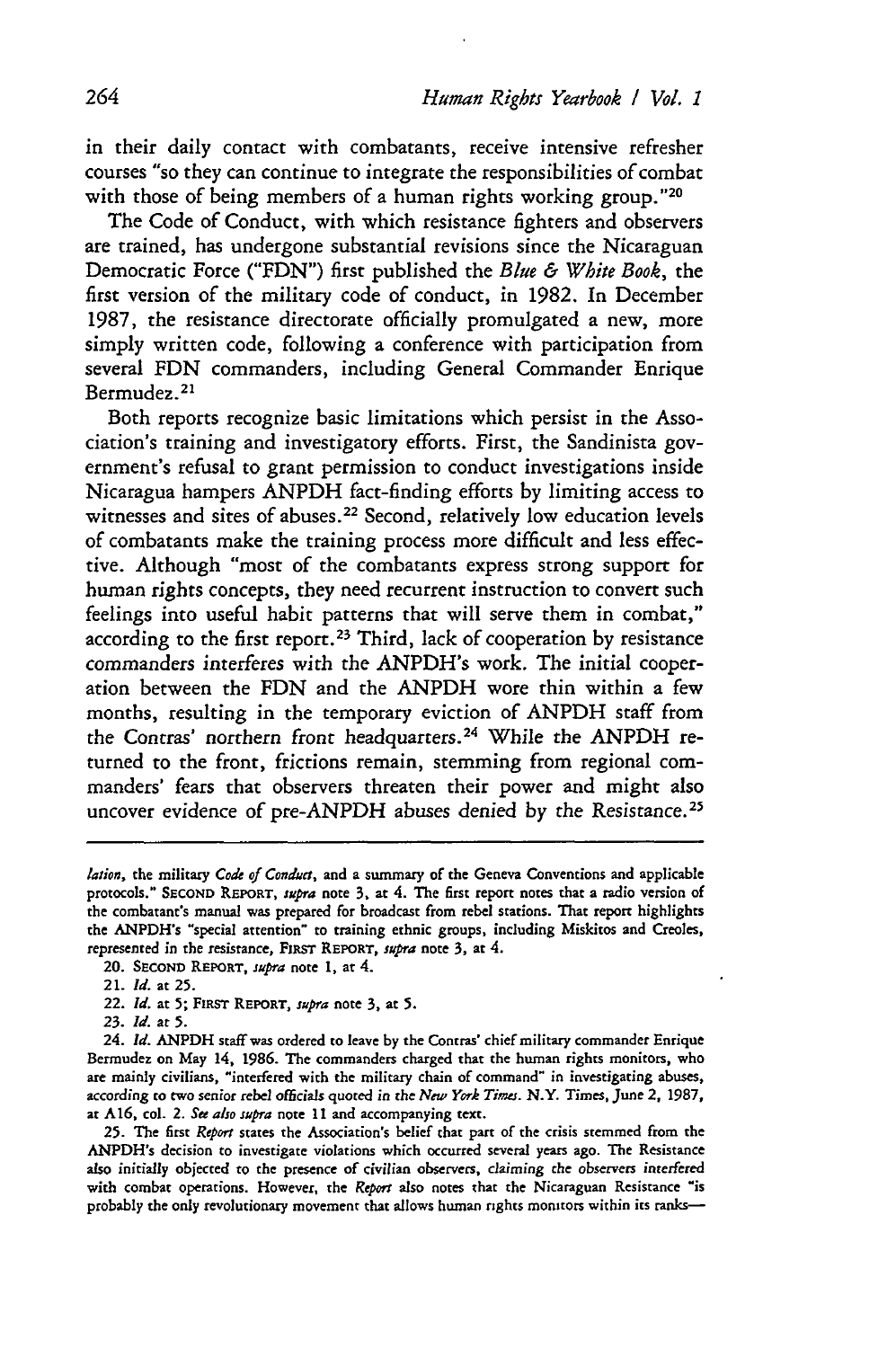The *Second Six-Month Report* notes, however, that the friction between the Contras and the ANPDH has "substantially diminished with the creation of the legal counsel, which also functions as a liaison between the ANPDH and the resistance leadership."<sup>26</sup> Finally, the constantly changing position of resistance bases and corresponding difficulties in transportation to those areas have impeded the location of observers and witnesses among the decentralized forces.<sup>27</sup>

Despite its acknowledged limitations, the ANPDH includes in its first report twelve investigations with findings varying in completion, eight other specific cases under investigation and two general areas of concern: misconduct outside Nicaraguan territory and indiscriminate land mine use.<sup>28</sup> Allegations include murders, forced recruitments, kidnappings, arson and rape. 29 The ANPDH referred four cases to prosecutors for further investigation and action, stating that several other investigations are incomplete, pending additional testimony. In kidnapping cases the ANPDH requested **FDN** officials to free the captives. One of the twelve investigations led to sexual abuse charges brought by the ANPDH against Comandante Mike Sierra, chief of staff of KISAN, the Miskito Indian/Creole alliance. However, the findings report that, "inexplicably," Sierra was released before having been tried. <sup>30</sup>

The second report follows up on seventeen previous cases. Only one fully satisfies the ANPDH's criteria for a complete investigation. Reports on the other sixteen cases are partial at best, with problems ranging from incomplete investigations due to the inaccessibility of witnesses, evidence and sites to short sentencing to sentences not being served by guilty parties. The ANPDH also notes a lack of responsiveness by and negligent handling of cases by KISAN and YATAMA (Children of the Motherland of the Atlantic Coast, an indigenous people's alliance). 31 Significantly, in six of the investigated cases, the ANPDH reports the sentencing of convicted human rights violators.<sup>32</sup>

The second report describes the six investigations conducted by the ANPDH in the past six months. Five investigations were resolved satisfactorily.<sup>33</sup> One, in which an alleged Sandinista informer was

29. *id.* at 7-22.

for ideological reasons identified with its democratic principles and objectives, and because of the source of the funds for resistance operations." **FIRST REPORT,** *supra* note **3,** at 5.

**<sup>26.</sup> SECOND REPORT,** *supra* note **1,** at **3.**

**<sup>27.</sup>** *Id.* at **6.**

<sup>28.</sup> **FIRsT** REPORT, *supra* note **3,** at 24-25.

**<sup>30.</sup>** *Id. As* of January 1988, Sierra remains an active Comandante and faces no charges. **SECOND** REPORT, *supra* note 1, at 14.

<sup>31</sup> **SECOND REPORT,** *supra* note **1,** at 8-18.

<sup>32.</sup> *Id.* at 8-20.

<sup>33</sup> *Id.* at 18-20.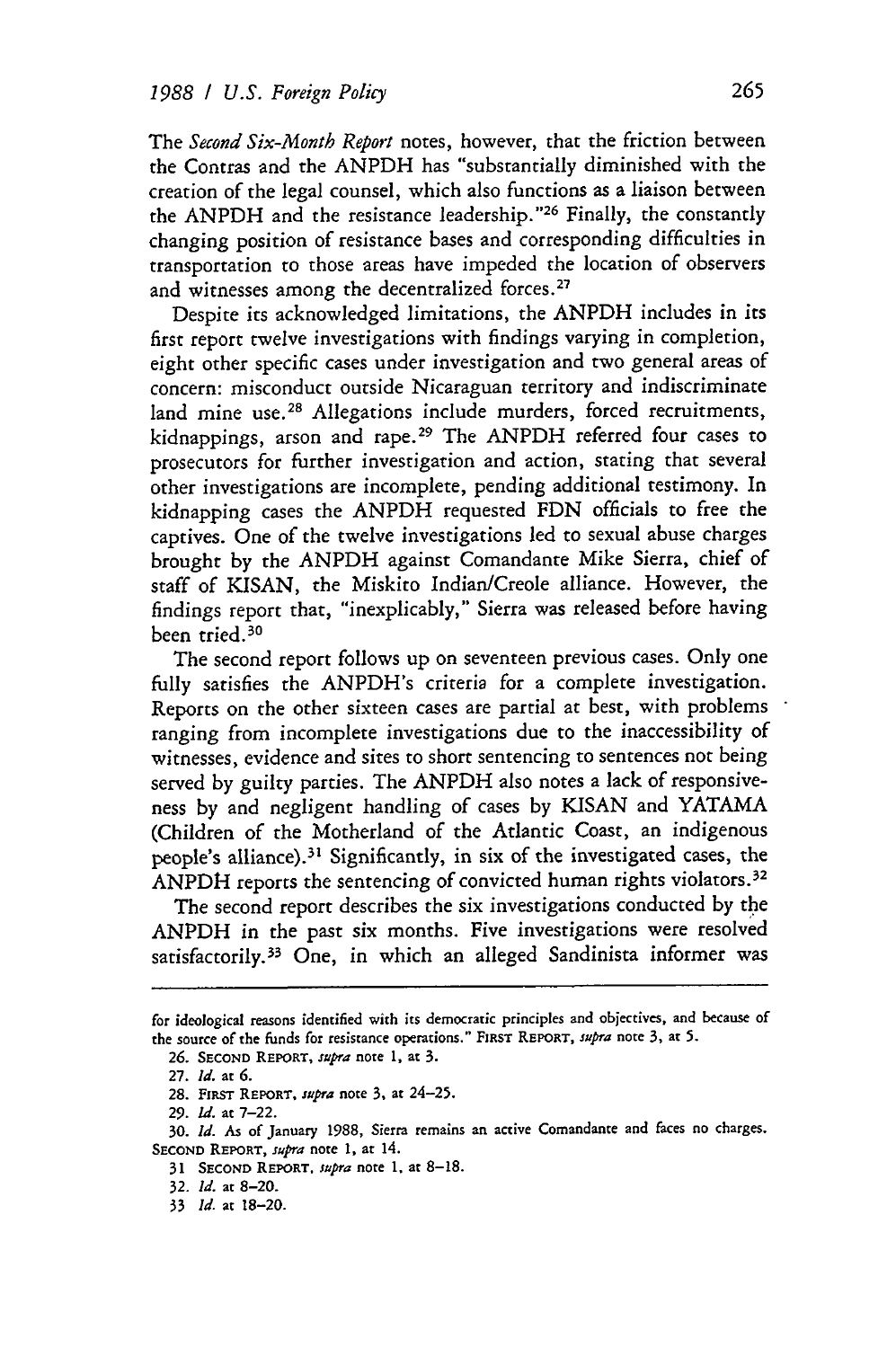excecuted following a military trial at the Southern Front, the Association held to be a violation of the humanitarian law of war; as such it should be the subject of a trial.<sup>34</sup>

The twenty-two other cases listed in the second report as new allegations of human rights abuses committed by the Contras have not yet been fully investigated. The ANPDH is investigating attacks on cooperatives, attacks against civilians and the indiscriminate use of arms against the civilian population.<sup>35</sup> The ANPDH condemns government placement of military structures within rural cooperatives because such locations "compe[l] displaced peasants to become involved in military activities . . . . "<sup>36</sup>

Both ANPDH reports include suggestions to increase the Resistance's respect for human rights. The first report recommends that the National Resistance leadership take "serious steps to establish a more effective military prosecuting mechanism."37 The ANPDH's examination of *fiscalia* (the military prosecutors office) uncovered malfunctions in the structure of prosecutions of Code of Conduct violations by resistance members. In July 1987, the Resistance reorganized the *fiscilia* following the structure of the Northern Front legal counsel which oversees the *fiscilia*. The office has two lawyers, one which serves as a prosecutor before the military tribunals and the other as a defense counsel. Upon receiving an allegation of a human rights abuse, the Northern Front Commander orders a preliminary investigation with the legal counsel which determines whether to bring the accused to trial. The Northern Front Commander then forms a military tribunal with three regional, task force or group commanders. The accused is suspended and arrested if necessary once the trial begins. Prosecuting and defense lawyers are present from the initial stages. Following a thirty day proof-gathering period, the prosecutor and defense attorney present final arguments and the tribunal issues a judgment and sentence according to the guidelines in the *Code of Conduct.<sup>38</sup>*

The Atlantic and Southern Fronts still have an "urgent" need for an operating military prosecutor's office, according to the second report.<sup>39</sup> The YATAMA group, which includes the former KISAN front, has committed several grave and unpunished violations in the area. The disciplinary system utilized in the two fronts corresponds neither to the *Code of Conduct* nor many accepted legal principles.<sup>40</sup>

- **39.** *Id.* **at 6**
- 40. *Id.*

<sup>34.</sup> *Id.* **at** 21.

<sup>35.</sup> *Id.* **at** 21.

**<sup>36.</sup>** *Id.* **at** 22.

**<sup>37.</sup> FIRST REPORT,** *supra* note **3, at 28.**

<sup>38.</sup> **SECOND** REPORT, *iupra* note **1, at 6-7.**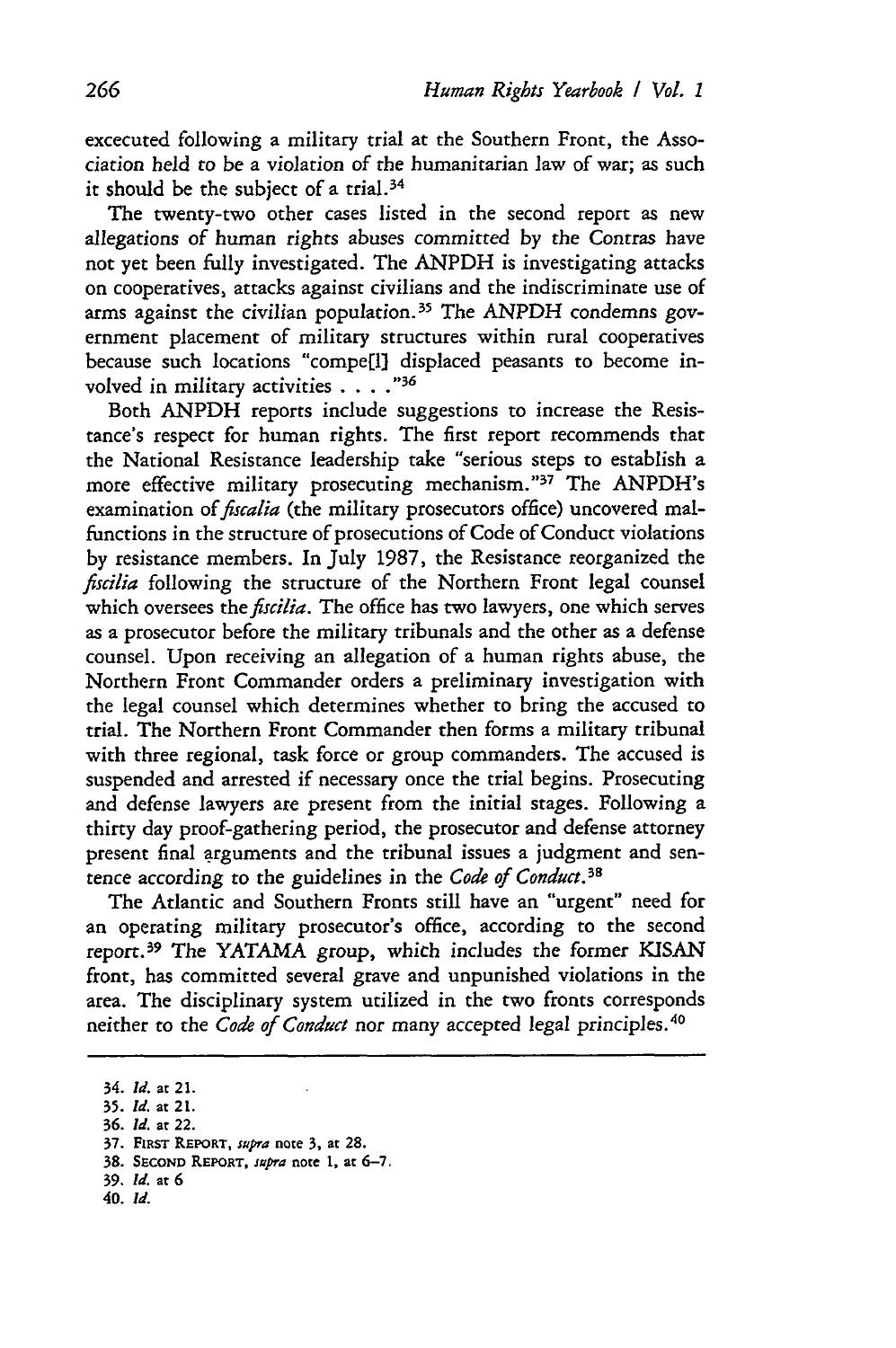Regarding prisoners, the number of Sandinistas captured by the Northern Front jumped from seventy-two in July 1987 up to 131 in that September and down to sixty-two in January 1988. The ANPDH reported its protest to the resistance directorate regarding cramped jail conditions at an old Northern Front strategic command base. It continues to investigate reports of physical threats and alleged participation of resistance intelligence personnel and military police in torture during interrogations. The Association's efforts in these areas and in seeing prisoners not registered on any official list but generally known to be held by the Resistance "have met with little success."41 The second report notes that the military police it has seen treat prisoners reasonably well but that medical care is neither sufficient nor timely.<sup>42</sup>

The ANPDH has become involved with Nicaraguan refugees in Honduras and Costa Rica by volunteering to serve as an intermediary in talks between Nicaraguan refugees, the **UN** High Commission for Refugees ("UNHCR"), the International Red Cross and civil and military authorities. 43 The Association visits various refugee centers, monitors the condition of Nicaraguan refugees and supports compliance with the conventions of repatriation signed between the governments of Nicaragua, Costa Rica and Honduras and the UNHCR.<sup>44</sup>

Several non-governmental human rights organizations, including the Lawyers Committee for Human Rights and Americas Watch, criticize the ANPDH's effectiveness as a human rights investigatory and training operation.<sup>45</sup> Americas Watch cites its disappointment with ANPDH investigations specifically following its own investigation of allegations of murder of civilians by resistance forces, including children, in the Nicaraguan town of El Nispero. 46 The Lawyers Committee on Human Rights report, Human Rights in Nicaragua: **1987,** similarly criticizes the ANPDH's accomplishments in investigating and reforming human rights abuses in Nicaragua.<sup>47</sup> The Lawyers

46. Only after Americas Watch wrote to Dr. Adolfo Calero with its contrary view of the facts and published a statement that the ANPDH investigation "yielded results which tend to rationalize Contra behavior---and deny abuses---rather than to seek the perpetrators of the murders and kidnappings," **AMERIcAS WATCH 1986,** supra note 4, at 53, did the ANPDH publish an acknowledgment of these inaccuracies. **FiRST REPORT,** smpra note **3,** at **16.** As of the July 1987 report, its investigation of the November **1986 El** Nispero attack remained incomplete.

47. With respect to the published case investigations, the report stated that the ANPDH had "barely scratched the surface of credible reports of Contra human rights abuses." LAWYERS Comm. 1987, supra note 4, at **36.** Regarding the Contras internal justice system to which the ANPDH refers certain cases, the Lawyers Committee found no evidence that the system operates, despite the Contras public statements of its existence.

<sup>41.</sup> *Id.* at **50.**

<sup>42.</sup> *Id.* at **26.**

<sup>43.</sup> *Id.* at **27.** 44. *Id.* at **29.**

<sup>45.</sup> See *generally* **LAWYERS COMM.** 1987, *upra* note 4; AMERICAS **WATCH 1986,** *supra* note 4.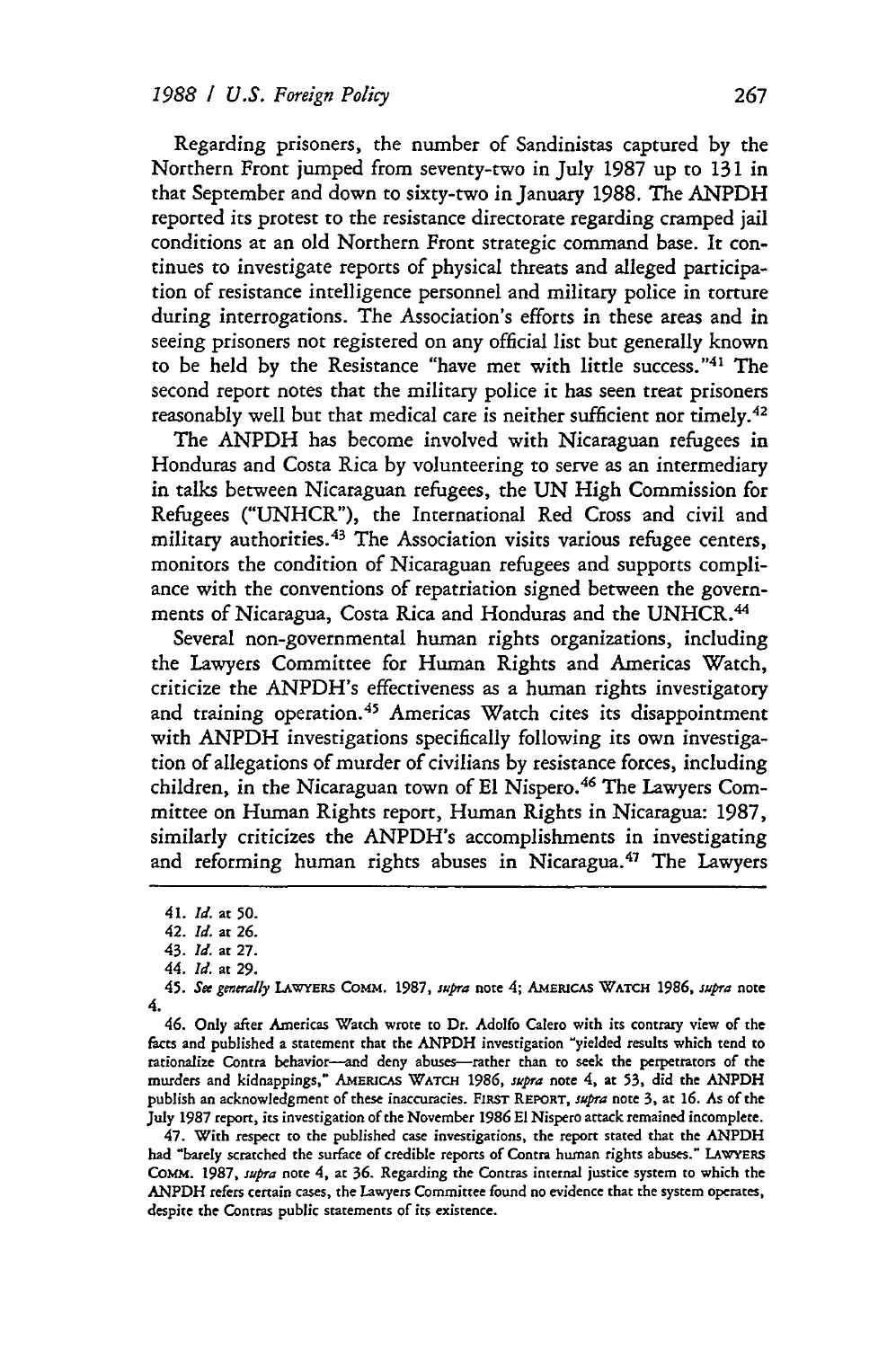Committee doubts the impact of ANPDH training programs, concluding that "the ANPDH has even less to show for itself as a training unit than an investigatory body. Most of the incidents of Contra abuses uncovered in a week of travelling through conflicted areas occurred between May and July of this year (1987). Other incidents continue to be regularly reported in the press."48

In contrast to criticisms by non-governmental organizations, the State Department lauds the ANPDH's accomplishments. Assistant Secretary Abrams cites the ANPDH and other Nicaraguan human rights initiatives as having "given the resistance the tools it needs to project its democratic message to Nicaragua and to the world."<sup>49</sup>

In addition to restricted access to information, its role as an organization politically and legally necessary for continued aid to the Contras hampers the ANPDH's effectiveness. The fact that the ANPDH named only forty-five individual cases of Contra abuses in contrast to 122 cases of Sandinista abuses, when its primary objective is to monitor the Contras, may be partially explained by examining the ANPDH's role within the power dynamic of the President, Congress, the United States public and the Nicaraguan opposition. The ANPDH is a legally mandated component of the Administration's policy of continued Contra funding. In effect it is an organization funded by the United States to grant a human rights stamp of approval so that money can be supplied with a clear political conscience. It seems unlikely that such an organization could be effective. Because the United States administration has consistently demonstrated its willingness to supply the Contras, the ANPDH possesses little real power, like the capacity to make threats to withhold aid, with which to influence its intended audience. It could conceivably make a major commitment to investigate and publicize abuses in order to expand its influence over the Contras but it has not yet shown an ability or inclination in this area.

Even if the ANPDH were determined to pursue its mandate on a large scale, questions remain regarding the potential impact of human rights training of any group dedicated to guerilla warfare. The ANPDH's trainings may increase Contra awareness of human rights laws of warfare. However, the very nature of their efforts-teaching consciousness about human rights to cadres of guerillas-makes a high degree of success unlikely.

Furthermore, it is ironic that the ANPDH is instructing the Contras to comply with international guidelines for conducting guerilla warfare

<sup>48.</sup> *Id.* **at 37.**

<sup>49.</sup> **DEP'T ST.** BuLL., *supra* note **11. at 781.**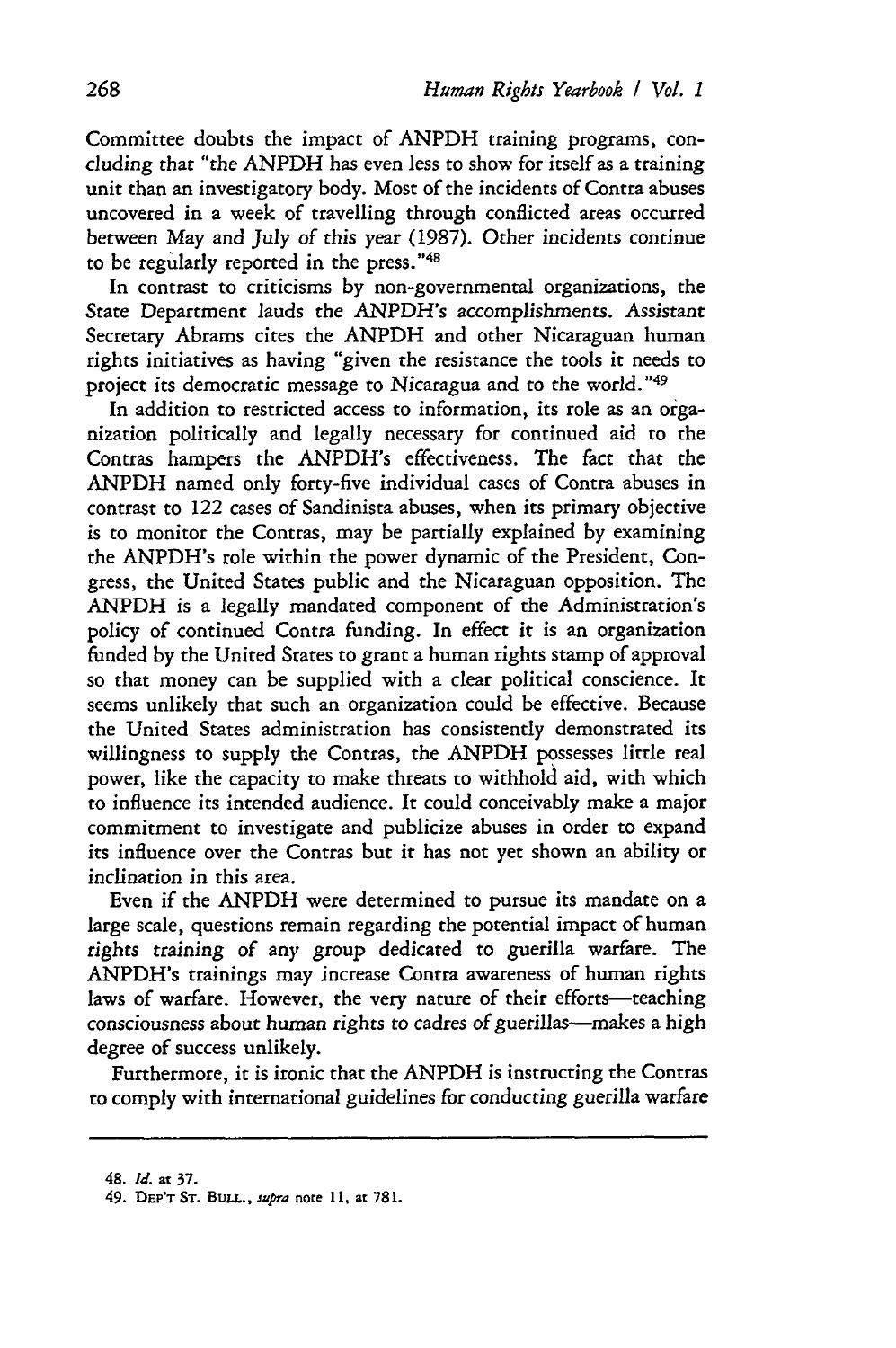when the World Court held that support to the Contras constituted "a clear breach" of the principle of non-intervention.<sup>50</sup>

Despite criticisms and its limitations, the ANPDH remains a critical component of United States policy in Nicaragua. For as long as Congress remains concerned about human rights violations by the Contras, the ANPDH or some similar organization will be politically necessary to justify continued funding to the Nicaraguan Resistance.

## II.

The Military Construction Appropriations Act,<sup>51</sup> enacted on October **30,** 1986, as part of an Omnibus Appropriations Bill, includes among its many provisions authorization for the release of \$100 million in military and humanitarian aid to Nicaraguan opposition military and paramilitary forces known as Contras.<sup>52</sup> The Act, for which President Reagan personally and persistently lobbied, has been described as a major victory for Reagan foreign policy objectives. <sup>53</sup>

Title II of the Act provides funds for the Contras and authorizes the release of Defense Department funds for assistance to "the Central American democracies."<sup>54</sup> Section 206 of Title II, "Assistance for the Nicaraguan Democratic Resistance" begins the portion of the Act which authorizes aid to the Contras. Section 211(b)(1) provides that the aid may be used for

<sup>50.</sup> The World Court held that:

<sup>[</sup>The support given by the United States, up to the end of September, 1984, to the military and paramilitary activities of the Contras in Nicaragua, by financial support, training, supply of weapons, intelligence and logistic support constitutes a clear breach of the principle of non-intervention.

U.S. v. Nicaragua, 1986 I.C.J. 14 (June 27, 1986).

The Court also held that the United States had violated the customary international law prohibition against the threat or use of force by directly attacking Nicaragua in several instances, and by arming and training the Contras. Rowles, *Nicaragua* v. *the United Stare:* Itues *of Law and Policy,* 20:4 **INT'L LAw,** 1274, 1276 **(1986);** *citing* U.S. v. Nicaragua, paras. **80, 227,** 228, 239-42.

<sup>51.</sup> Military Construction Act, *fupra* note 1.

<sup>52.</sup> The bill defines the Contras as "all groups . . . which are committed to work together for democratic national reconciliation in Nicaragua" but restricts funding to those groups that "respect international standards of conduct and refrain from violations of human rights or from other criminal acts." *Id. §* 204. The Contras include major forces such as the United Nicaraguan Opposition ("UNO") which represents the Nicaraguan Democratic Force, the Democratic Revolutionary Alliance, the Indian-Creole Alliance KISAN and "other democratic resistance elements." These include non-UNO aligned organizations such as the Southern Opposition Bloc and the Indian resistance force known as Misurasata.

**<sup>53</sup>** *See* N.Y. Times, June **26, 1986,** at **Al.** col. 5.

<sup>54.</sup> The term "Central American democracies" includes Costa Rica, El Salvador, Guatemala, and Honduras. Military Construction Act, supra note **1,** *§* 205(a).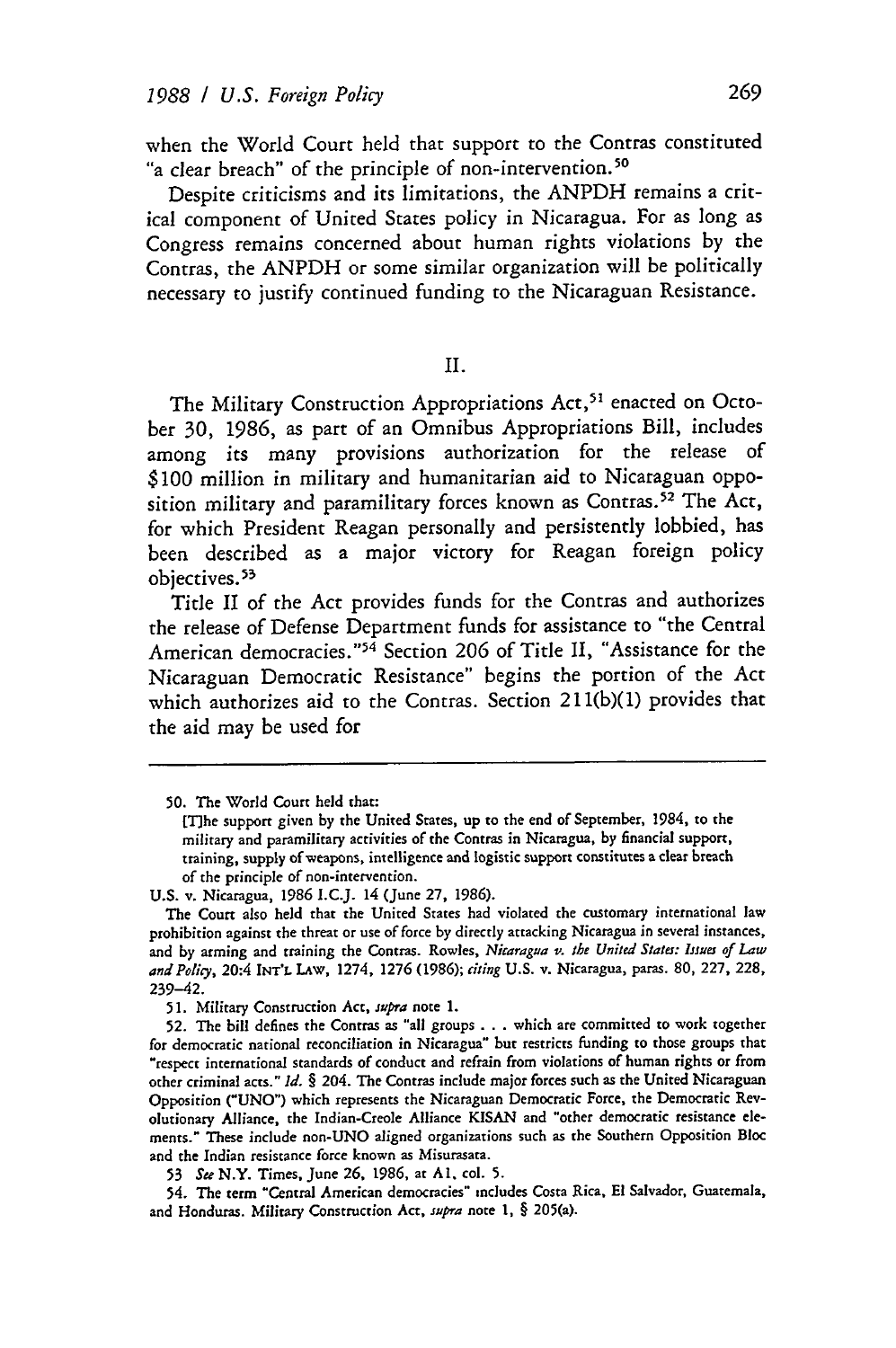**(A)** humanitarian assistance... **;**

(B) logistics advice and assistance;

**(C)** support for democratic political and diplomatic activities;

**(D)** training, services, equipment and supplies for radio communications, collection, and utilization of intelligence, logistics, and small-unit skills, tactics and operations; and **(E)** equipment and supplies necessary for defense against air attacks.<sup>55</sup>

Title II authorizes the release to the Contras of **\$ 100** million of Defense Department funds,<sup>56</sup> \$70 million for military aid and \$30 million for "humanitarian" aid.<sup>57</sup> Further provisions of Title II establish mechanisms for the accounting of Contra aid expenditures,<sup>58</sup> the creation of a Commission on Central American Negotiations,<sup>59</sup> and the requirement that the President report to Congress periodically on progress towards peace in Nicaragua.<sup>60</sup>

58. Military Construction *Act, stipra* note **1,** *§* 207.

**59.** *Id. §* 213. This section establishes a five-member bipartisan commission which is "to monitor and report on the efforts of the Nicaraguan democratic resistance to coordinate and reform and on the status of any negotiations on the peace, stability, and security of Central America." *Id.*

**60.** *Id. §* 211. This section provides that the President shall report to Congress before each of the last two installments of aid are released. The President is requested to comment on (1) the status of Nicaraguan peace negotiations; (2) the accountability of Contra expenditures; (3) violations of human rights **by** the Sandinistas and the Contras; and (4) efforts of the Contras to broaden their political base. Sections **203** and **216** of Title II prohibit American government personnel, including employees, agents and soldiers of the Armed forces and the CIA, from providing "any training or other service or otherwise participat[ing] directly or indirectly in the provision of any assistance to the Contras **.** *.* **.** within those land areas of Honduras and Costa Rica which are within 20 miles of the border with Nicaragua." *Id. §* 216. Section 216(b) exempts from this prohibition any United States officer, employee or agent in Nicaragua or within 20 miles of its border for the purpose of carrying out inspections, investigations or audits with respect to Contra aid. *Id.*

**<sup>55.</sup>** *Id. §* 211(bXl).

**<sup>56.</sup>** *Id. §* 206(a).

<sup>57.</sup> *Id. §* 208(a). Humanitarian assistance "means the provision of food, clothing, medicine, and other humanitarian assistance, and it does not include the provision of weapons, weapons systems, ammunition, or other equipment, vehicles, or material which can be used to inflict serious bodily harm or death." International Security and Development Cooperation Act of 1985, Pub. L. No. 99-83, **99** Star. **190** (1985). The United States' concept of humanitarian assistance can be quite flexible. On June **21, 1986,** the *New York Times* described alleged Contra "humanitarian" purchases of **62,120** belts, **6,000** pairs of suspenders, 53,576 pairs of boots, and **50,000** canteens-All for **15-20,000** Contras. N.Y. Times, June 21, **1986,** at **1,** col. **1.** An editorial on September 13, **1986,** criticized the State Department for denying Oxfam America permission to send agricultural equipment and supplies to Nicaragua. The *New York Times* alleged that the State Department rejected the shipment after determining that two chain saws, mimeograph machines and spare parts for farm equipment could be used for military purposes by the Sandinistas. N.Y. Times, Sept. 13, 1986 *§* **I** at **26,** col. 1.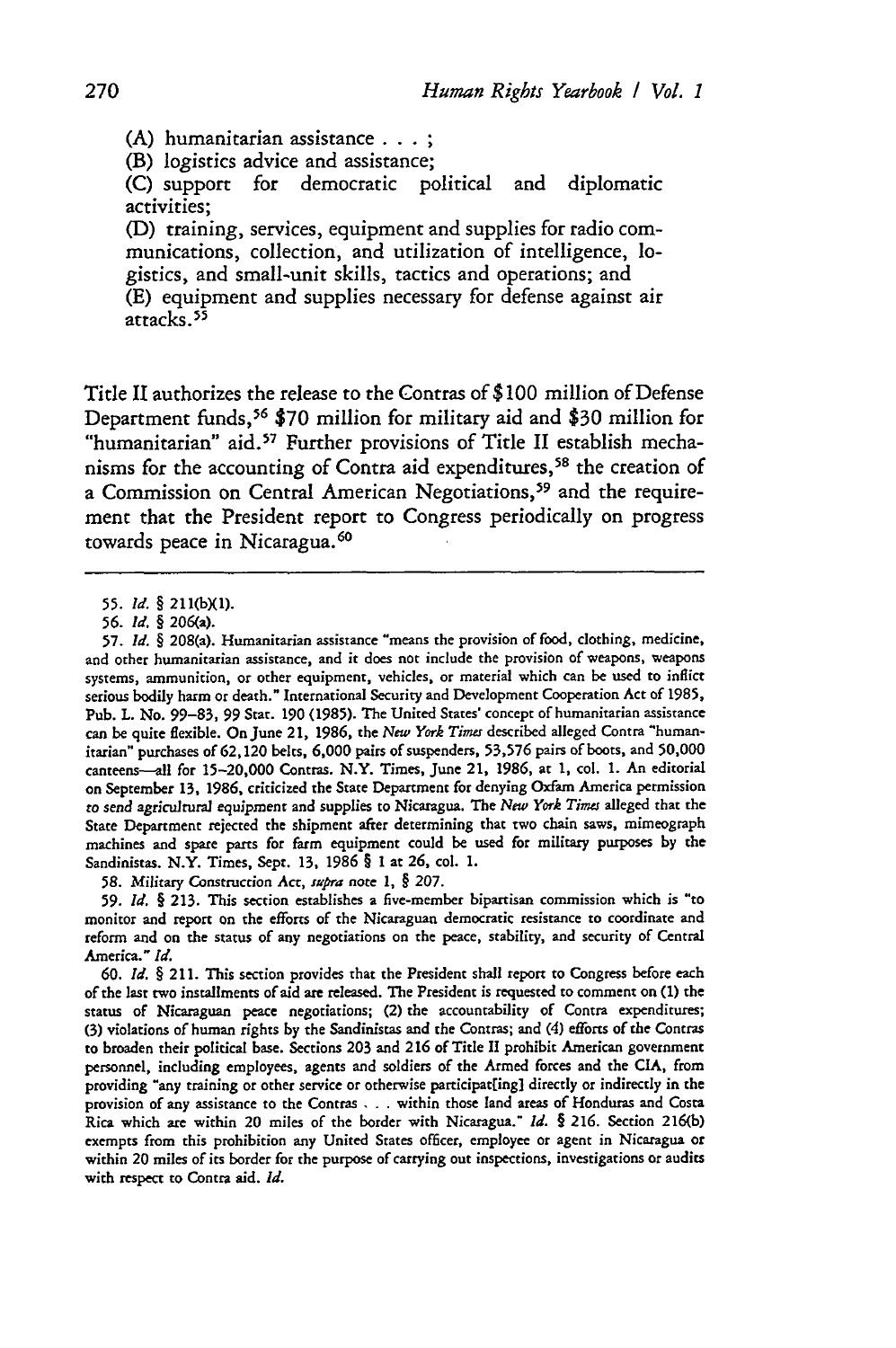The push for the Act's passage began in early 1986.<sup>61</sup> On March 21, however, the House voted 222-210 against the bill.<sup>62</sup> On March 24, 1986, Administration officials reported that 1,500 Nicaraguan troops had entered Honduran territory. Honduran officials initially denied reports of the incursion, much as they had denied or downplayed the more than 100 cross-border attacks by Contra and Sandinista forces over the previous few years.<sup>63</sup> Later, however, Honduras confirmed the invasion.<sup>64</sup> Opponents accused the Reagan Administration of politically manipulating a normal incident between Nicaragua and Honduras.<sup>65</sup> Nevertheless, conservatives seized upon the incursion as proof that the President was correct.<sup>66</sup>

Although the alleged Nicaraguan incursion into Honduras may have precipitated the Senate's approval of the bill, the Senate debate also focused on the role of negotiation, specifically the merits of the Contadora process, in resolving the conflict in Nicaragua. Those who opposed passage of the bill supported the Contadora process as an alternative to military action.<sup>67</sup> After President Reagan agreed to withhold aid while the United States attempted to initiate negotiations between the Contras and the Sandinistas,<sup>68</sup> Congress approved the bill.

The issue of human rights and of the moral and legal responsibility of support to the Contras occupied a crucial place in congressional consideration of the aid bill. The Senate and House heard Reagan Administration officials and leaders of human rights organizations

**65.** *See This Week With David Brinkley,* (ABC television broadcast, Mar. **30, 1986)** Sen. Jim Sasser (D-Tenn.): "[Cjynics would say that this is an effort on the part of the Administration to gin up support for their effort to get \$100 million in Contra aid." ABC News White House Correspondent Sam Donaldson: "Is that what you say?" Sen. Sasser: "I suspect that's the case.").

**66.** *See* N.Y. Times, Mar. **26, 1986,** at **A6,** col. 1. As a result of the alleged incursion, the Democrats lost much of their unity in opposing Contra aid. *See* Wash. Post, Mar. **26, 1986,** at A12.

**67.** *See* 132 **CONG.** REc. S3,456-7 (daily ed. Mar. **26,** 1986) (statement of Sen. Kennedy). Sen. Edward Kennedy (D-Mass.) said the United States should follow the Contadora nations' repeated call to end support for the Contras and for a negotiated solution, for while "[t]he Contras will never topple the Sandinistas . . the people of Nicaragua-the true democratic opposition-just might."

**68.** *See* Hardt, supra note **61,** at 292. Talks between Managua and Washington would be held only after Managua began negotiations with the Contras. The final assessment of the *diplomatic mission's success* and the power to release the *remaining military* aid, however, *lay* with the President rather than with the Congress.

**<sup>61.</sup>** *See* Hardr, *The Reagan Administration's Battle for Contra Aid, 10 T-i* **FLETcHER FORUM 291** (1986). The Administration suggested, in a manner reminiscent of McCarthy red scare tactics, that voting against the aid bill would be caving into communism. See Buchanan, *The Contras Need* Our *Help,* Wash. Post, Mar. 5, **1986,** at A19. ("With the vote on Contra aid, the Democratic Party will reveal whether it stands with Ronald Reagan and the resistance-or Daniel Ortega and the communists.")

**<sup>62.</sup>** 32 **CONG.** REc. D316 (daily ed. Mar. 21, 1986).

**<sup>63.</sup>** *See* Smolowe, *Pouncing on a Transgressor,* TiME, Apr. **7, 1986,** at 24.

<sup>64.</sup> *See* Martz, *Echoes of an Old War,* **NEWSWEEK,** Apr. **7,** 1986, at 34.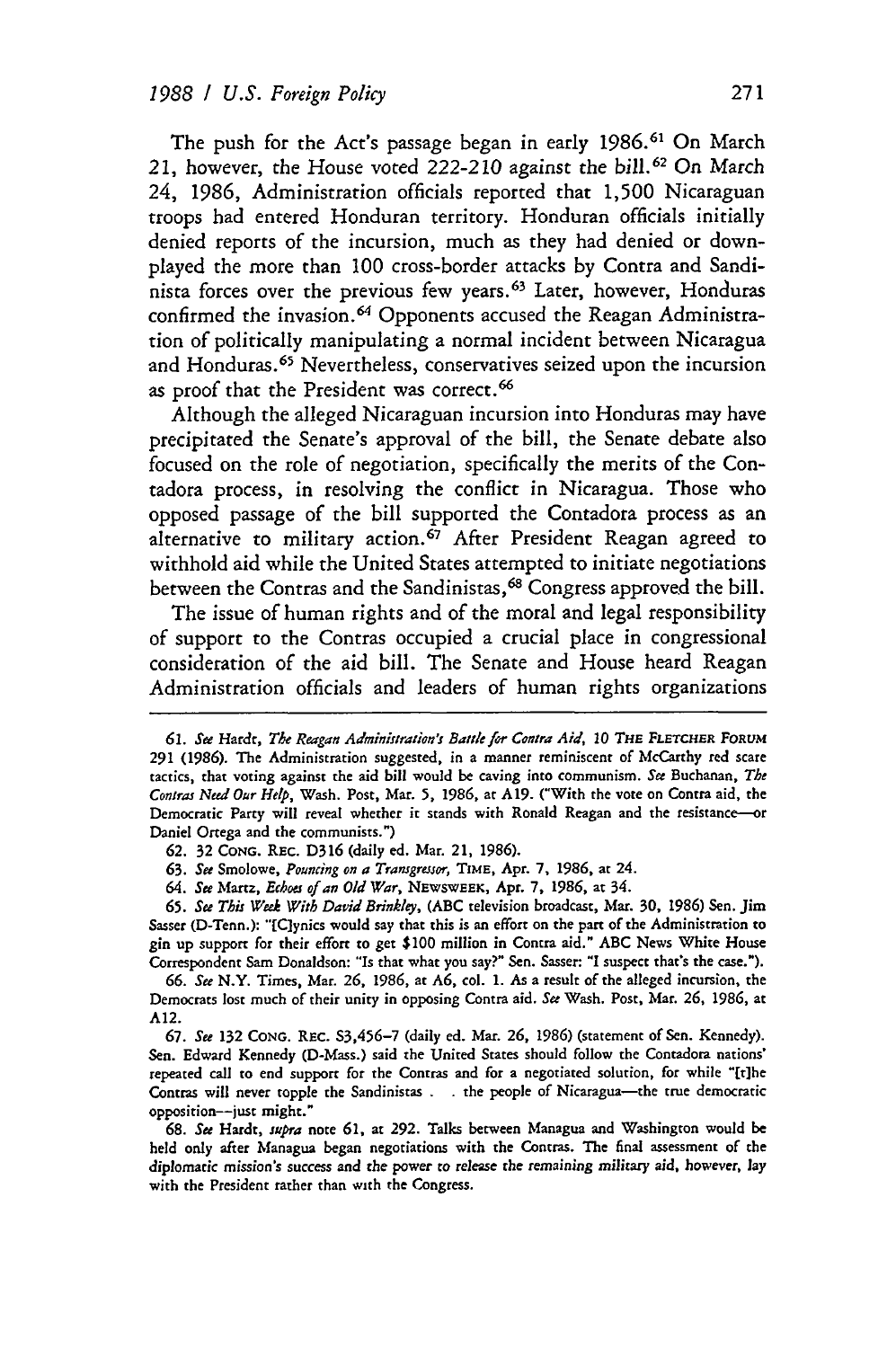testify about abuses on both sides of the Nicaraguan conflict. Congressional reaction to reports of human rights abuses appear throughout the Act, and a significant three percent of the \$100 million granted to the Contras is earmarked for human rights work. <sup>69</sup>

The Administration asserted that its position on human rights was in part the impetus behind the request for Contra aid. In its presentations to the Senate and House, -the Administration focused on human rights abuses by the Nicaraguan government, specifically the relocation of the Miskito Indians, the harassment of the Roman Catholic Church, censorship of the media, and restrictions on civil rights and liberties established under the State of Emergency.<sup>70</sup>

Richard Shifter, Assistant Secretary of State for Human Rights and Humanitarian Affairs, characterized the Administration's stance towards human rights as one which opposes specific human rights violations wherever they occur and at the same time works in the long term to strengthen democracy in order to ensure human rights. 71 One commentator described President Reagan's human rights policy as an "assertive campaign on behalf of democratic values . . **.** conceived as a deliberate shift away from the Carter emphasis on torture, disappearances and absence of due process **.... 72**

The Act seeks to promote human rights in Nicaragua in the form of democratic institutions. For example, section 203(a)(4 ) declares that United States policy towards Nicaragua is to be based upon, among other things, Sandinistan progress towards alleviation of "internal repression and lack of opportunity for the exercise of civil and political rights which would allow the people of Nicaragua to have a meaningful voice . . . through participation in regularly scheduled free and fair elections and the establishment of democratic institutions."73

Much congressional testimony reflected the Reagan emphasis on civil and political rights. Witnesses testified to the resettlement of the Atlantic Coast Miskito Indians to Sandinista-controlled camps,<sup>74</sup> the harassment of the Catholic Church,<sup>75</sup> the Sandinistan prohibition of broadcasts of masses, the shutdown of the Church's radio station, the Church's criticism of the sectarian nature of the Sandinista

*<sup>69.</sup> See* Military Construction Act, *supra* note **1,** § 208(b). *See also supra* Part **I,** discussing the ANPDH.

**<sup>70.</sup>** *See generally* 1986 **COUNTRY REPORTS,** *supra* note 2, at **569.**

<sup>71.</sup> *See id.* **at** 3.

<sup>72.</sup> **Jacoby,** *The Reagan Turnaround on Human Rights,* 64 **FOREIGN AFF. 1066,** 1075 (1986).

<sup>73.</sup> Military Construction *Act, supra* note 1, § 203.

*<sup>74.</sup> See Review of President's Report on Assistance to the Nicaraguan Opposition: Hearing Before the Subcomm. on Western Hemisphere Affairs of the House Comm. on Foreign Affairs,* 99th Cong., 1st Sess. 5 (1985) (statement by Elliott Abrams) [hereinafter *Review of President's Report].*

<sup>75.</sup> For a discussion of the role of the Catholic Church in the Nicaraguan conflict, see O'Brien, *God and Man in Nicaragua,* **THE ATLANTIC.** Aug.. **1986,** at **50.**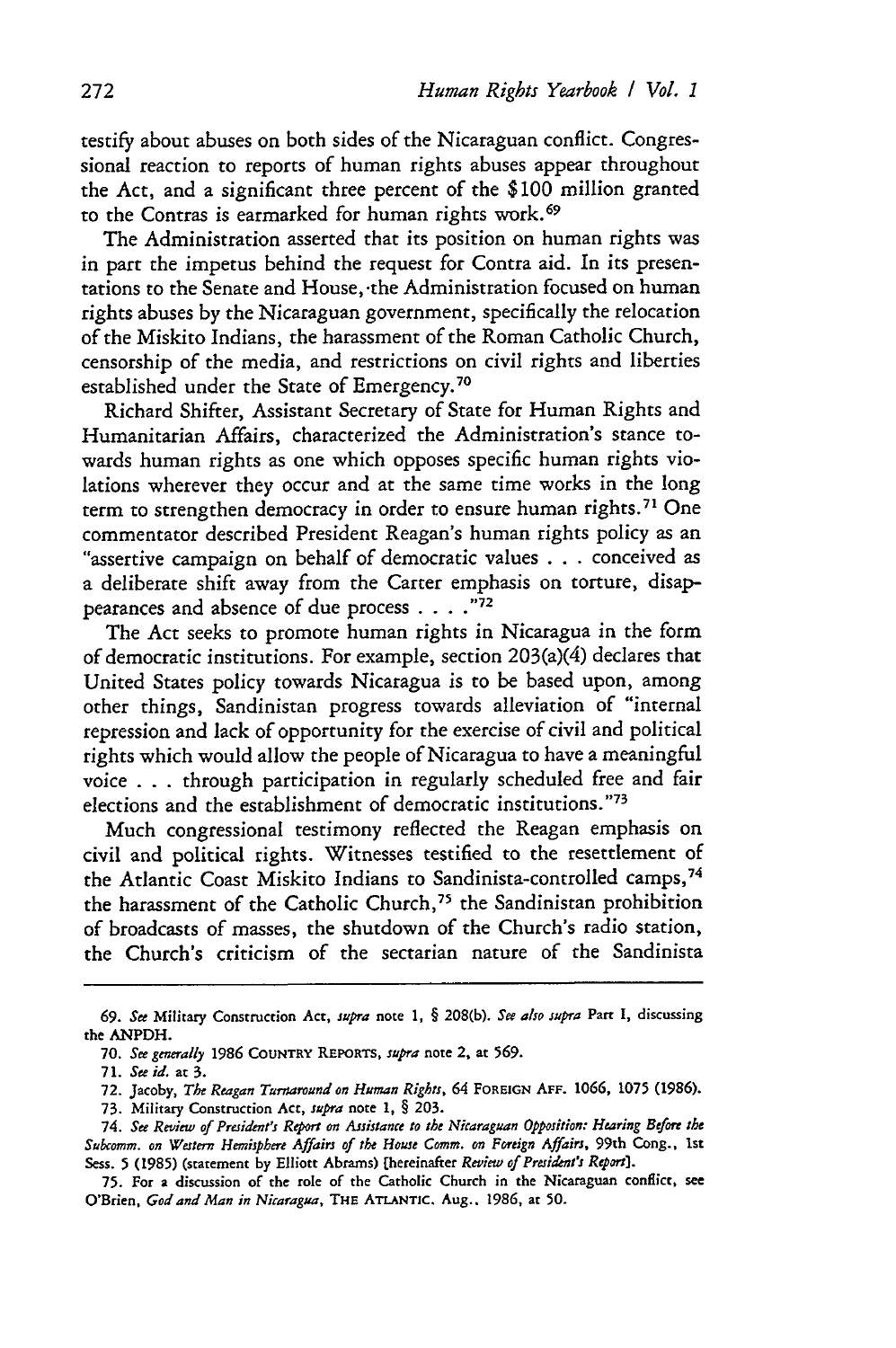government<sup>76</sup> and the Sandinistan repression of free speech.<sup>77</sup> The testimony of non-governmental human rights organizations ("NGOs") reflected a broader vision of human rights. NGO representative testified to Sandinistan human rights violations such as torture, cruel and degrading treatment, detainment in clandestine prisons, rape of women prisoners, denial of fair public trials and arbitrary interference with privacy.<sup>78</sup>

While the Administration asserted that a concern for human rights was behind its request for aid, its reaction to accusations of Contra abuses was equivocal. When confronted with a 1985 report<sup>79</sup> documenting incidents of Contra abuses of Nicaraguan civilians, Assistant Secretary of State Abrams dismissed it as "unreliable," and "deliberately inaccurate."<sup>80</sup> When not doubting reports to the contrary, the Administration insisted that the Contras were acting in good faith to improve their rights record by establishing a human rights organization within the United Nicaraguan Opposition ("UNO").<sup>81</sup> Much Senate testimony, however, contradicted the Administration's characterization of the Contras' human rights record.<sup>82</sup> One published report recommended that Congress not approve further assistance to the Contras unless it was determined that consistent human rights violations ceased.<sup>83</sup> Neither position fully persuaded Congress; provisions of the Appropriations Act require the Administration to submit to Congress reports on Contra conduct.<sup>84</sup>

78. *See* **132** CONG. REC. S8,783-9 (daily ed. June **26, 1986)** (Amnesty International Prepared Statement on Nicaragua).

**79.** *See* **D.** Fox & *M.* **GLENNON,** ABUSES AGAINST **CIVILIANS** BY COUNTERREVOLUTIONARIES OPERATING IN NICARAGUA (1985).

**80.** *Review of President's Report, supra* note 74, at 22 (statement of Elliot Abrams). Abrams continued: "The level of human rights abuses by the **FDN** [Nicaraguan Democratic Front] is open to doubt. The Sandinistas have made a big deal about it. Investigations like the Brody Report indicate a lot of that is lies. I don't think it is that big a problem." *Id.* at 34.

**81.** AMERICAS WATCH **1986,** *supra* note 4, at 17. In **1985,** at the urging of the Reagan Administration, **UNO** established a human rights office in Costa Rica that operated on United States funds. **U.S.** DEPARTMENT **OF STATE, COUNTRY** REPORTS **ON HUMAN** RIGHTS PRACTICES FOR **1985,** at **635-36 (1986).**

**82. 132 CONG.** REC. **S8777** (daily ed. June **26, 1986)** (statement of Sen. Harken: "The witnesses testifying at the .**.**.hearing were from organizations which represent the full range of views on this topic, and which provided an objective assessment of the human rights situation in Nicaragua."). For a complete list of the witnesses' credentials as given to the Senators, see *id.* at S8,778.

83. *See* Fox & **GLENNON** *rupra* note **79,** at 23 (accusing the Administration of hiding behind a "veil of intentional ignorance")

84. *See, e.g.,* Military Construction Act *supra* note 1. § **204** (stating that no assistance

**<sup>76.</sup>** *See* 132 **CONG.** REc. E2,235 (daily ed. June 24, 1986) (statement of Rep. Hamilton); *see also id.* at E2,240 (statement of Rep. Broomfield) (supporting President Reagan's reasons for aiding the Contras).

<sup>77.</sup> The President stated that the major Nicaraguan newspaper, *La Prenta-"whose* courage and determination had inspired so much of the Nicaraguan revolution-found its pages censored and suppressed." *Id.* at E2,240.